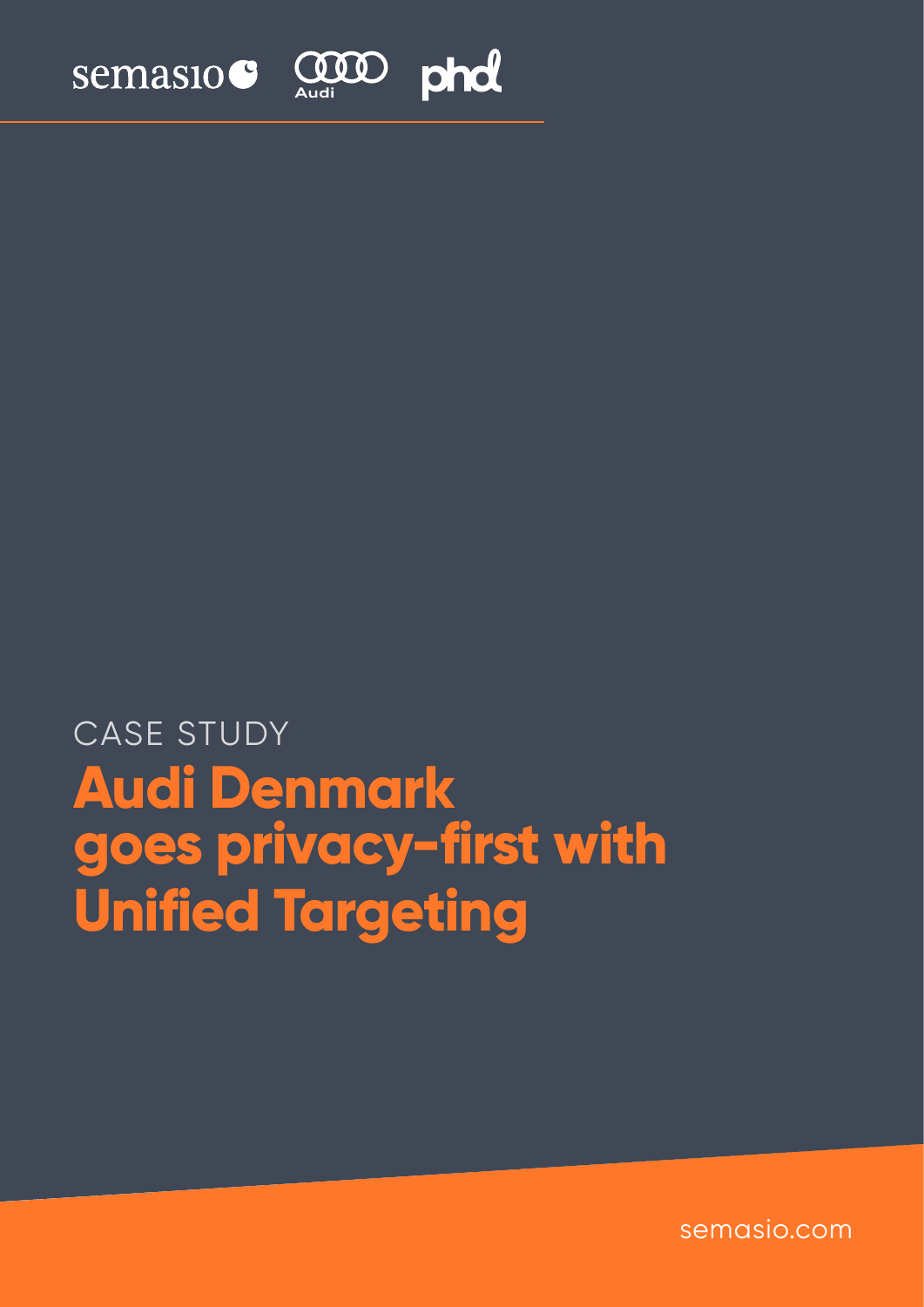# **The Danish Digital Dystopia**

With the delay of 3<sup>rd</sup>-party cookie deprecation, the industry will be hanging on to this identifier for a bit longer - at least until the urgency to go cookie-less kicks in again a few years from now. But the elephant in the room we don't like to talk about is that a large portion of internet users are no longer targetable via 3<sup>rd</sup>-party cookies today.

In Denmark user-level identifiability has dropped as low as 35% owing to high Safari market share coupled with one of the strictest interpretations of GDPR's consent collection rules. This presents an exacerbated view of the market dynamics we see in most countries today, making Denmark perfect as a sandbox to study the potential of cookie-less targeting strategies.

## **CHALLENGE**

With only one third of Danish consumers targetable on the user-level, Audi Denmark saw competition intensifying over users considered to be in the market for a new car, as well as premium automotive and business-related content they were expected to be consuming.

Instead of bidding for fewer cookies at higher CPMs and shifting to highly demanded content, Audi sought to identify novel, future-proof targeting strategies to effectively navigate market changes with a privacy-first approach.



#### **OF DANISH CONSUMERS ARE IDENTIFIABLE**

### **APPROACH**

Audi Denmark embraced Semasio's Unified Targeting approach enabling them to seamlessly extend audiences to contextual targeting at the push of a button, in effect automatically adapting to any changes in user-level identifiability.



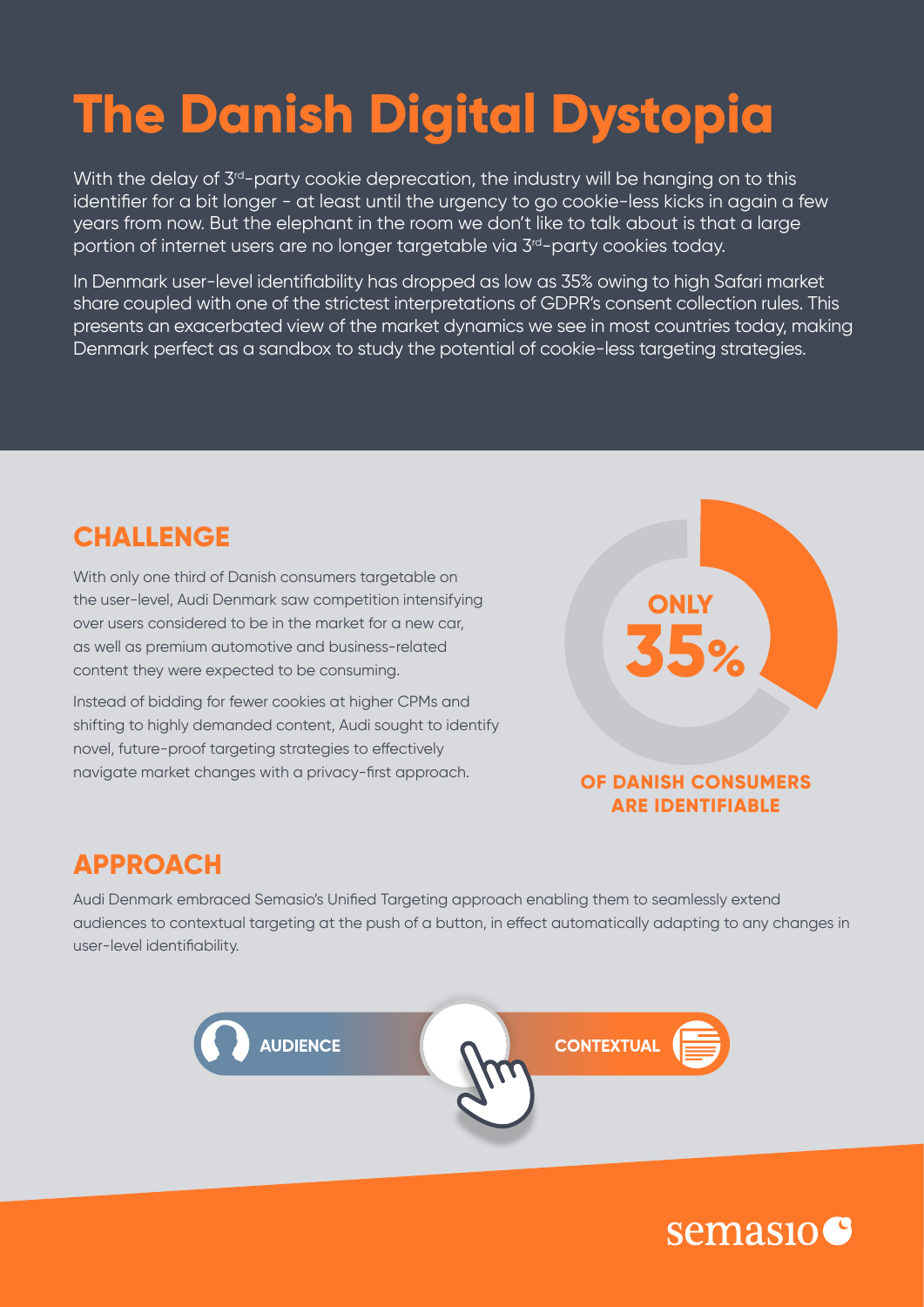## **SOLUTION**

Working alongside PHD Media Denmark, Audi Denmark ran two Unified Targeting test campaigns with Semasio.

#### **CAMPAIGN 1**

In Campaign 1 Audi targeted personae of the most likely buyers and excluded personae of the least likely buyers based on their typical media consumption patterns and socio-demographic characteristics, both on a user-level (audience targeting) and page-level (contextual targeting).



To compare Semasio's Audience and Contextual Inclusion and Exclusion approaches, equal spend was dedicated to each strategy, which were further split into identifiable and non-identifiable devices for mutual exclusion.

#### **CAMPAIGN 2**

In Campaign 2 Audi used its 1<sup>st</sup>-party data to model and target more users with similar semantic profiles to the actual converters. Additionally, these 1<sup>st</sup>-party audiences were projected onto contexts using Semasio's Contextual Audience Extension, which identifies sites and pages where the converters are greatly overrepresented.

To compare Audience Extension with Contextual Audience Extension, targeting strategies were again split into identifiable and non-identifiable devices.

A prerequisite for Audi Denmark was to have full control and transparency over the test campaigns, generating actionable insights and optimizing the bidding strategy at run time. For that reason, Campaign 2 was split into two phases enabling real-time optimization.





# semasio<sup>c</sup>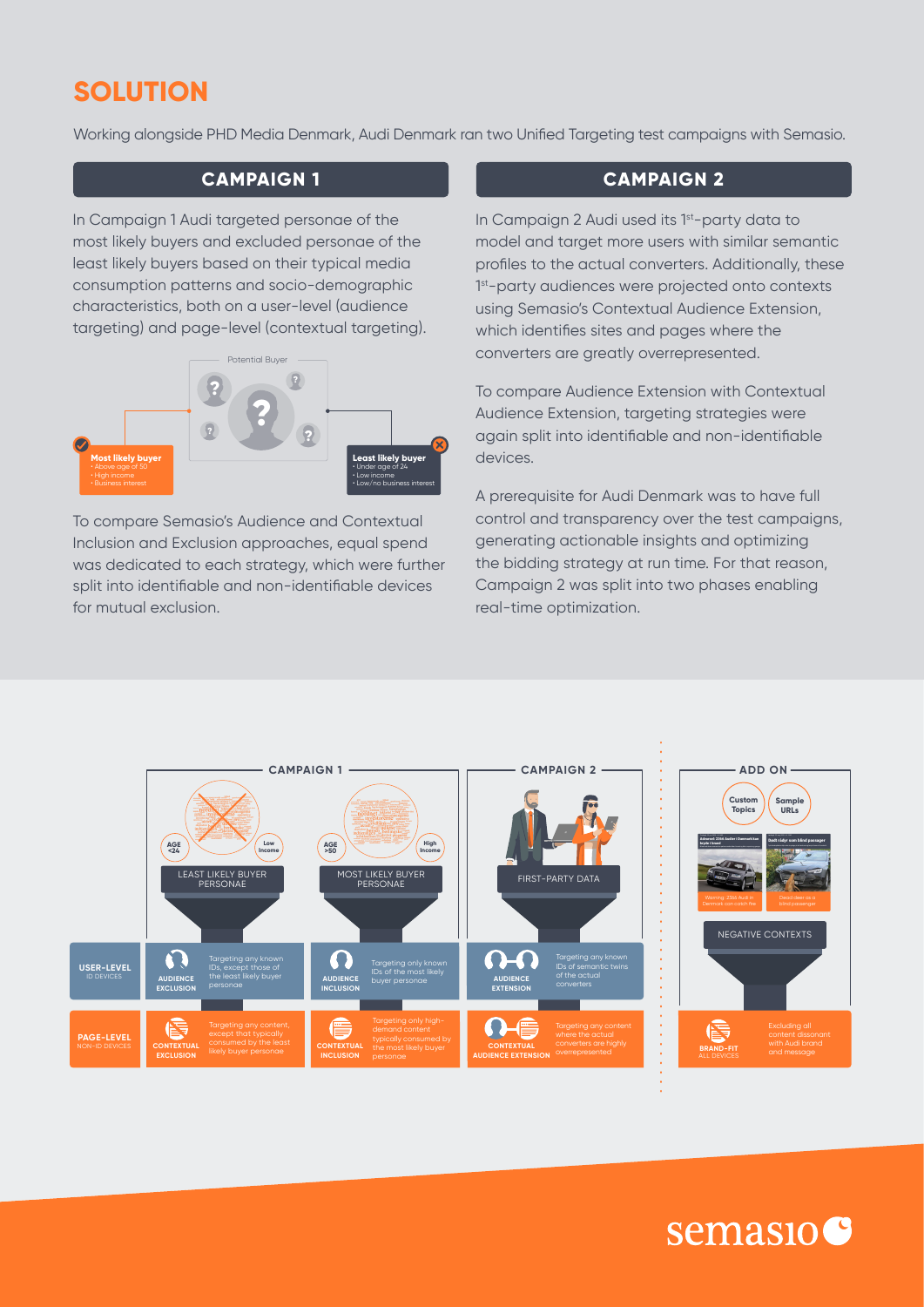## **RESULTS**

In Campaign 1, with equal spend on all four personae targeting strategies, Audi generated 70% of total conversions through the novel Audience and Contextual Exclusion of the least likely buyer personae.

In Campaign 2, both 1<sup>st</sup>-party-data based targeting strategies – the more traditional Audience Extension and the novel Contextual Audience Extension – outperformed inclusion strategies of the most likely buyer personae in Campaign 1, reducing eCPA by 59% and 81% respectively, and proving to be as effective as exclusion strategies.

Through both Unified Targeting campaigns, Audi Denmark has demonstrated that novel targeting strategies such as excluding consumers not in the market to buy a specific car model or least likely to purchase one is an effective, privacy-friendly way to reach new prospects and content not captured by more traditional targeting methods.

Additionally, seamless extension of available modelled 1st-party data to similar user profiles and content they have in common opened up net new pockets of value for reaching the most likely buyers.



The Unified Targeting test with Semasio forms the foundation for Audi going privacy-first. Audi Denmark is already preparing for the third campaign with PHD Media Denmark and Semasio to further optimize their targeting strategy and supercharge DSP-based CPA algorithms with audience and contextual extensions from Campaign 2.

In the meantime, Semasio is continuing to work on a Multi-ID Management capability that will allow its clients to extend user-level targeting capability beyond 3<sup>rd</sup>-party cookies and eliminate dependency on a specific identity solution. This way, post-cookie audience targeting and its contextual extension will continue to be integrated parts of data-driven digital marketing. In fact, these strategies will be even more sustainable, since user privacy will be at the heart of it.

*The two test campaigns we ran with Semasio and PHD Media Denmark have improved our understanding of what it takes to be successful in the privacy-first era.* 

*We have gained valuable insights into how we can continue to reach our target audience through futureproof intelligent media buying in the changing media landscape that will soon become a reality for advertisers worldwide.*

**Niklas Theakston** Digital Manager

Audi Denmark

## semasio C